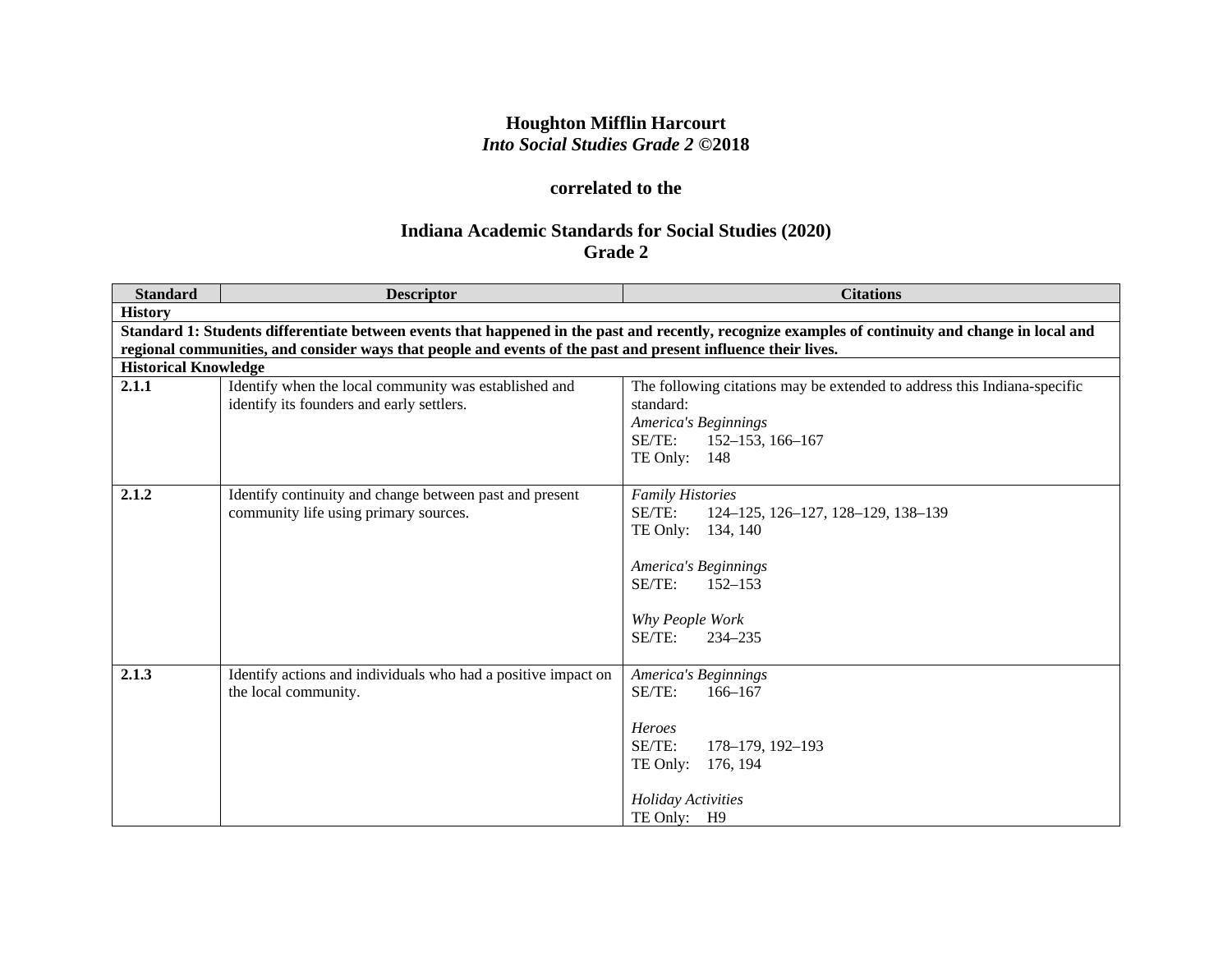| <b>Standard</b>                                                                                                                               | <b>Descriptor</b>                                                     | <b>Citations</b>                                                                                                                         |
|-----------------------------------------------------------------------------------------------------------------------------------------------|-----------------------------------------------------------------------|------------------------------------------------------------------------------------------------------------------------------------------|
| , 2.1.4                                                                                                                                       | Identify and describe community celebrations, symbols and             | <b>Family Histories</b>                                                                                                                  |
|                                                                                                                                               | traditions and explain why they are important.                        | SE/TE:<br>$126 - 127$                                                                                                                    |
|                                                                                                                                               |                                                                       |                                                                                                                                          |
|                                                                                                                                               |                                                                       | America's Beginnings<br>SE/TE:                                                                                                           |
|                                                                                                                                               |                                                                       | $162-163$ , 164-165, 166-167<br>TE Only:<br>148, 168                                                                                     |
|                                                                                                                                               |                                                                       |                                                                                                                                          |
|                                                                                                                                               |                                                                       | Heroes                                                                                                                                   |
|                                                                                                                                               |                                                                       | TE Only: 186                                                                                                                             |
|                                                                                                                                               |                                                                       |                                                                                                                                          |
|                                                                                                                                               |                                                                       | A World of Culture                                                                                                                       |
|                                                                                                                                               |                                                                       | SE/TE:<br>$220 - 221$                                                                                                                    |
|                                                                                                                                               |                                                                       | <b>Holiday Activities</b>                                                                                                                |
|                                                                                                                                               |                                                                       | TE Only: H2, H3, H4, H5, H6, H7, H8, H9, H10, H11                                                                                        |
|                                                                                                                                               |                                                                       |                                                                                                                                          |
|                                                                                                                                               | <b>Chronological Thinking, Historical Comprehension, and Research</b> |                                                                                                                                          |
| 2.1.5                                                                                                                                         | Develop a timeline of important events in the history of the          | <b>Family Histories</b>                                                                                                                  |
|                                                                                                                                               | school and/or school community.                                       | SE/TE:<br>124-125, 132-133                                                                                                               |
|                                                                                                                                               |                                                                       | TE Only: 121, 134                                                                                                                        |
| 2.1.6                                                                                                                                         | Create and maintain a calendar of important school days,              | <b>Family Histories</b>                                                                                                                  |
|                                                                                                                                               | holidays and community events.                                        | SE/TE:<br>124-125, 128-129, 132-133                                                                                                      |
|                                                                                                                                               |                                                                       |                                                                                                                                          |
|                                                                                                                                               |                                                                       | <b>Heroes</b>                                                                                                                            |
|                                                                                                                                               |                                                                       | SE/TE:<br>194-195                                                                                                                        |
|                                                                                                                                               |                                                                       | TE Only: 177                                                                                                                             |
| 2.1.7                                                                                                                                         | Read about and summarize historical community events                  | America's Beginnings                                                                                                                     |
|                                                                                                                                               | using a variety of resources (the library, digital media, print       | SE/TE:<br>154-155, 156-157, 158-159                                                                                                      |
|                                                                                                                                               | media, electronic media, and community resources).                    | TE Only:<br>148, 149                                                                                                                     |
|                                                                                                                                               |                                                                       |                                                                                                                                          |
| <b>Civics and Government</b>                                                                                                                  |                                                                       |                                                                                                                                          |
|                                                                                                                                               |                                                                       | Standard 2: Students explain why communities have government and laws, demonstrate that people in the United States have both rights and |
| responsibilities, and identify individual actions that contribute to the good of the community and nation.<br><b>Foundation of Government</b> |                                                                       |                                                                                                                                          |
|                                                                                                                                               |                                                                       |                                                                                                                                          |
| 2.2.1                                                                                                                                         | Explain that the United States government is founded on the           | <b>Leaders and Government</b>                                                                                                            |
|                                                                                                                                               | belief of equal rights for its citizens.                              | SE/TE:<br>$10-11$ , $12-13$                                                                                                              |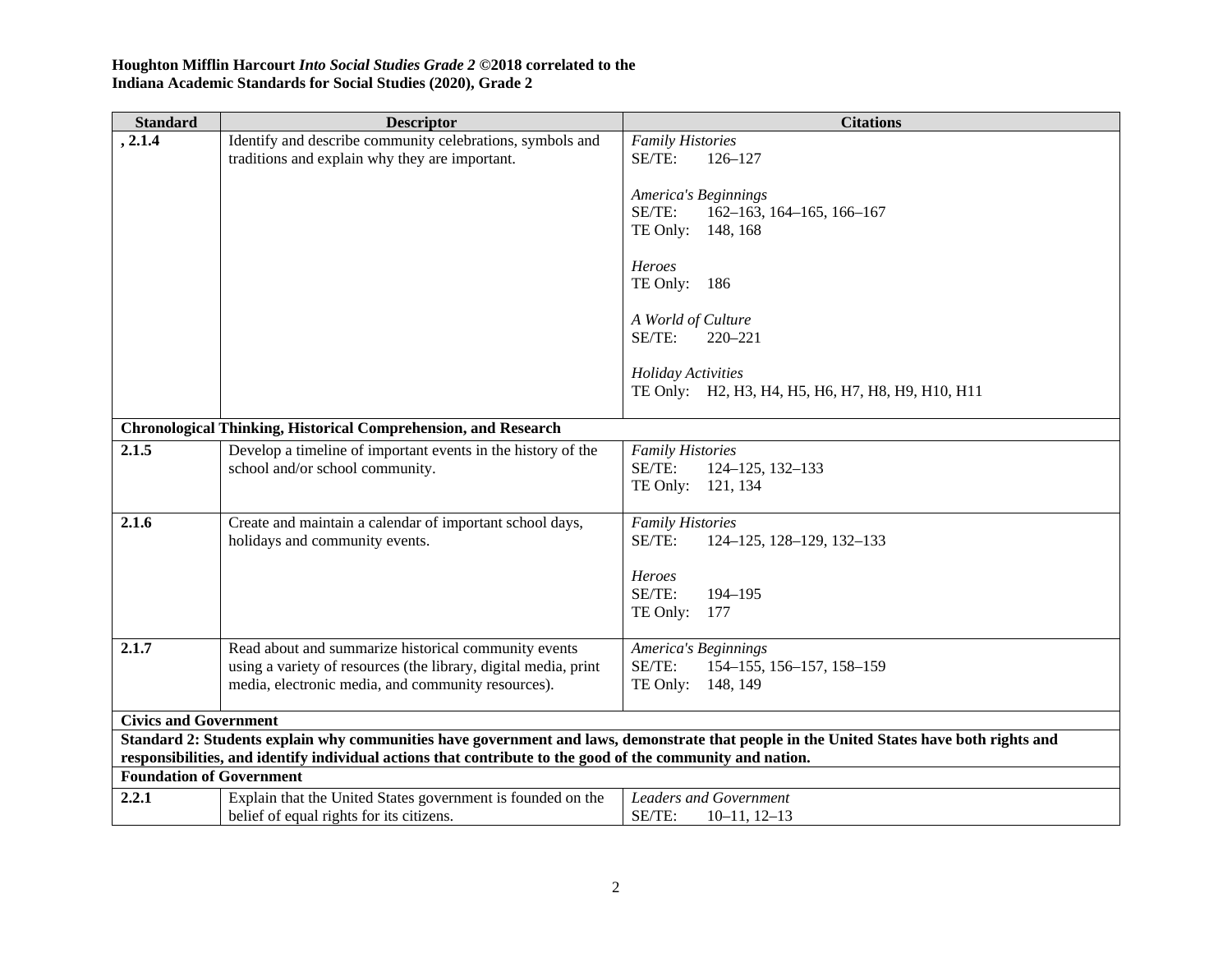| <b>Standard</b>          | <b>Descriptor</b>                                                                                                | <b>Citations</b>                                                                     |
|--------------------------|------------------------------------------------------------------------------------------------------------------|--------------------------------------------------------------------------------------|
|                          |                                                                                                                  | TE Only: $5, 9$                                                                      |
|                          |                                                                                                                  | America's Beginnings                                                                 |
|                          |                                                                                                                  | SE/TE:<br>154-155, 162-163, 164-165, 166-167                                         |
|                          |                                                                                                                  |                                                                                      |
|                          |                                                                                                                  | Heroes<br>SE/TE:<br>180-181                                                          |
|                          |                                                                                                                  |                                                                                      |
| 2.2.2                    | Understand and explain why it is important for a community                                                       | <b>Leaders and Government</b>                                                        |
|                          | to have a responsible government.                                                                                | SE/TE:<br>12-13, 14-15, 16-17, 18-19, 20-21, 26-27<br>TE Only: 5, 9, 28              |
|                          |                                                                                                                  |                                                                                      |
| 2.2.3                    | Identify community leaders such as the mayor and city                                                            | <b>Leaders and Government</b>                                                        |
|                          | council.                                                                                                         | SE/TE:<br>$10-11, 14-15, 26-27$<br>TE Only:<br>5                                     |
|                          |                                                                                                                  |                                                                                      |
| <b>Roles of Citizens</b> |                                                                                                                  |                                                                                      |
| 2.2.4                    | Describe how people of different ages, cultural backgrounds                                                      | <b>Leaders and Government</b><br>SE/TE:                                              |
|                          | and traditions contribute to the community and how all<br>citizens can respect these differences.                | $10-11$ , $12-13$ , $14-15$ , $16-17$ , $18-19$ , $20-21$ , $26-27$<br>TE Only:<br>9 |
|                          |                                                                                                                  |                                                                                      |
|                          |                                                                                                                  | Heroes                                                                               |
|                          |                                                                                                                  | SE/TE:<br>180-181, 182-183                                                           |
|                          |                                                                                                                  | A World of Culture                                                                   |
|                          |                                                                                                                  | SE/TE:<br>210                                                                        |
|                          |                                                                                                                  | TE Only: 204                                                                         |
|                          |                                                                                                                  | <b>Holiday Activities</b>                                                            |
|                          |                                                                                                                  | TE Only: H7                                                                          |
| 2.2.5                    | Identify people who are good citizens and describe the                                                           | <b>Leaders and Government</b>                                                        |
|                          | character traits that make them admirable.                                                                       | SE/TE:<br>$10-11$ , $14-15$ , $16-17$ , $20-21$ , $26-27$                            |
|                          |                                                                                                                  |                                                                                      |
| 2.2.6                    | Discuss and explain the meaning of the Pledge of Allegiance                                                      | <b>Leaders and Government</b>                                                        |
|                          | and understand the role played by Benjamin Harrison<br>(Indiana's only President) in promoting recitation of the | TE Only: 3                                                                           |
|                          | Pledge by American school children; identify other ways                                                          | <b>Communities and Resources</b>                                                     |
|                          | citizens can affirm their citizenship.                                                                           | SE/TE:<br>$102 - 103$                                                                |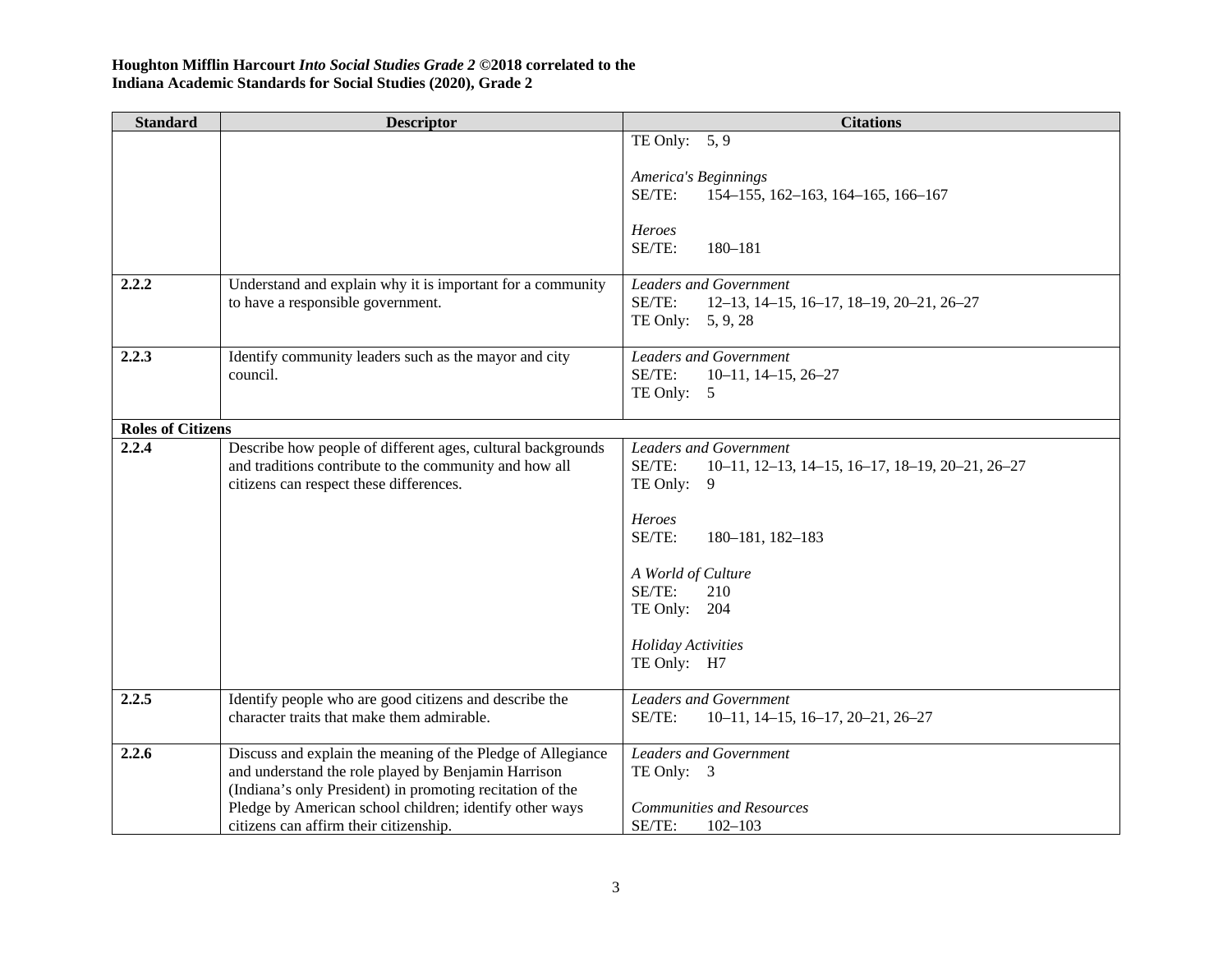| <b>Standard</b>               | <b>Descriptor</b>                                                                                                                                                                                                   | <b>Citations</b>                                                                                                                           |
|-------------------------------|---------------------------------------------------------------------------------------------------------------------------------------------------------------------------------------------------------------------|--------------------------------------------------------------------------------------------------------------------------------------------|
| 2.2.7                         | Explain the consequences of violating laws, including                                                                                                                                                               | Heroes<br>SE/TE:<br>194-195<br><b>Holiday Activities</b><br>TE Only: H4, H11<br><b>Leaders and Government</b>                              |
|                               | punishment of those who do wrong, and the importance of<br>resolving conflicts appropriately.                                                                                                                       | SE/TE:<br>11<br>TE Only: 8                                                                                                                 |
| Geography                     |                                                                                                                                                                                                                     |                                                                                                                                            |
|                               |                                                                                                                                                                                                                     | Standard 3: Students locate their community, state and nation on maps and globes; identify major geographic characteristics of their local |
|                               |                                                                                                                                                                                                                     | community; explore geographic relationships between the physical and environmental characteristics of their community; and compare         |
|                               | neighborhoods in their community to those in other parts of the world/country.                                                                                                                                      |                                                                                                                                            |
| <b>World in Spatial Terms</b> |                                                                                                                                                                                                                     |                                                                                                                                            |
| 2.3.1                         | Use a compass to identify cardinal and intermediate<br>directions and to locate places on maps and places in the<br>classroom, school and community.                                                                | <b>Leaders and Government</b><br>TE Only: 23                                                                                               |
|                               |                                                                                                                                                                                                                     | Location<br>SE/TE:<br>$44 - 45, 50 - 51$<br>TE Only: 32-33                                                                                 |
|                               |                                                                                                                                                                                                                     | North America<br>SE/TE:<br>66-67, 68-69, 72-73, 76-77, 78-79, 80-81, 82-83<br>TE Only: 64                                                  |
| 2.3.2                         | Locate the equator, the poles, continents, and hemispheres on<br>a world map and on a globe; identify the local community,<br>city, Indiana, the United States, and North America on a<br>world map and on a globe. | Location<br>SE/TE:<br>46-47, 48-49, 50-51<br>TE Only:<br>-45<br>North America<br>SE/TE:<br>74-75, 80-81<br>TE Only: 64                     |
|                               |                                                                                                                                                                                                                     | A World of Culture<br>SE/TE:<br>206-207, 211-212<br>TE Only: $205$                                                                         |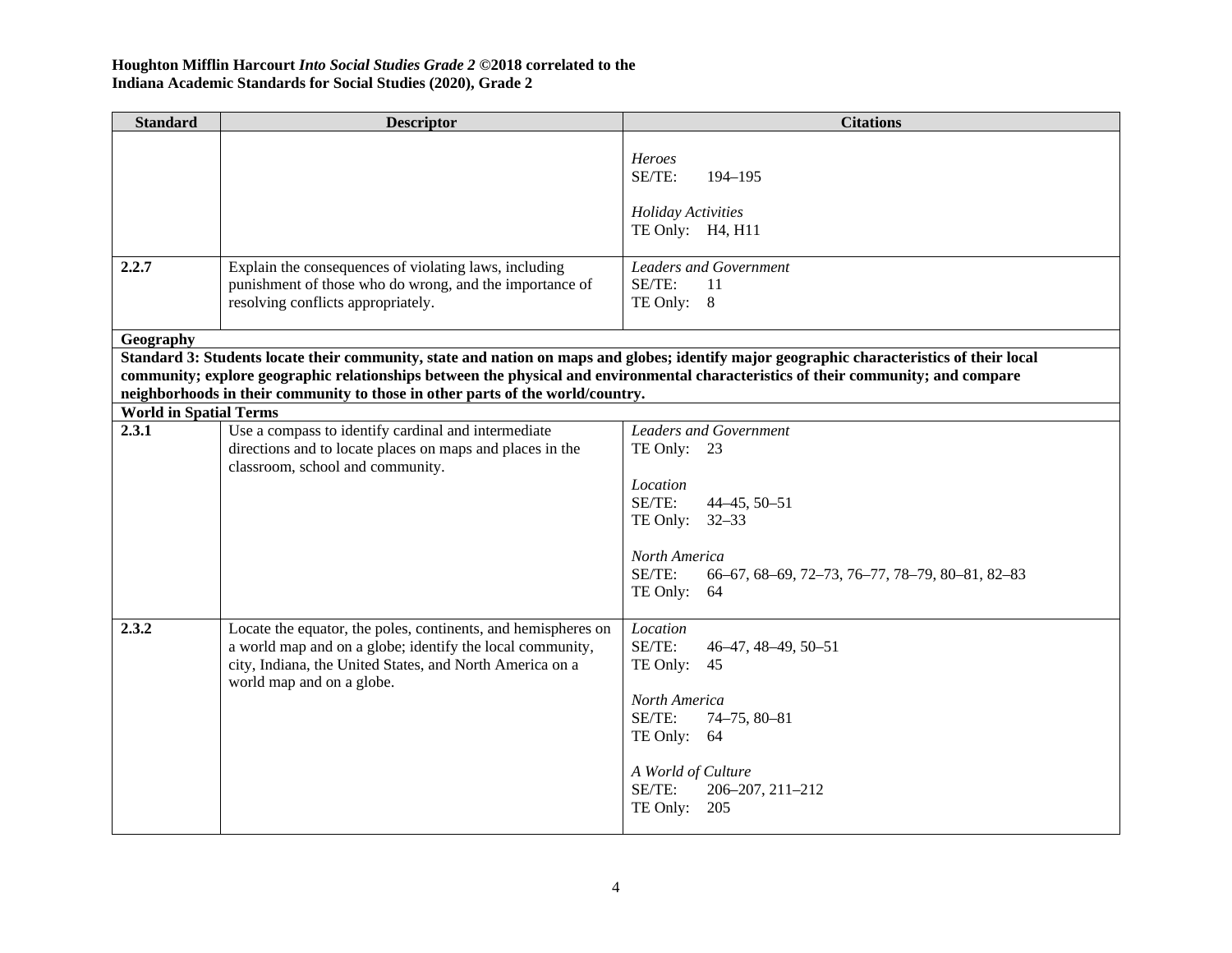| <b>Standard</b>                  | <b>Descriptor</b>                                                                                                           | <b>Citations</b>                                               |
|----------------------------------|-----------------------------------------------------------------------------------------------------------------------------|----------------------------------------------------------------|
|                                  |                                                                                                                             | Why People Work                                                |
|                                  |                                                                                                                             | SE/TE:<br>242-243, 249                                         |
|                                  |                                                                                                                             |                                                                |
| <b>Places and Regions</b>        |                                                                                                                             |                                                                |
| 2.3.3                            | Compare neighborhoods in your community/regions and                                                                         | Location                                                       |
|                                  | explain how physical features of the community affect people                                                                | SE/TE:<br>48-49, 54-55                                         |
|                                  | living there.                                                                                                               | TE Only: 36                                                    |
|                                  |                                                                                                                             | North America                                                  |
|                                  |                                                                                                                             | SE/TE:<br>76-77, 80-81                                         |
|                                  |                                                                                                                             | TE Only:<br>102                                                |
|                                  |                                                                                                                             |                                                                |
| 2.3.4                            | Compare neighborhoods in your community/region with                                                                         | Location                                                       |
|                                  | those in other parts of the world.                                                                                          | SE/TE:<br>46-47, 48-49, 50-51                                  |
|                                  |                                                                                                                             | TE Only: 53                                                    |
|                                  |                                                                                                                             |                                                                |
|                                  |                                                                                                                             | North America<br>SE/TE:                                        |
|                                  |                                                                                                                             | $76 - 77, 80 - 81$                                             |
|                                  |                                                                                                                             | A World of Culture                                             |
|                                  |                                                                                                                             | SE/TE:<br>218-219                                              |
|                                  |                                                                                                                             | TE Only: 217, 224                                              |
|                                  |                                                                                                                             |                                                                |
|                                  |                                                                                                                             | Why People Work                                                |
|                                  |                                                                                                                             | TE Only: 242                                                   |
|                                  |                                                                                                                             |                                                                |
| <b>Physical Systems</b><br>2.3.5 |                                                                                                                             |                                                                |
|                                  | On a map, identify physical features of the local community<br>and relate how seasons may or may not impact those features. | Location<br>SE/TE:<br>42-43, 44-45, 46-47, 48-49, 50-51, 54-55 |
|                                  |                                                                                                                             | TE Only:<br>41                                                 |
|                                  |                                                                                                                             |                                                                |
|                                  |                                                                                                                             | North America                                                  |
|                                  |                                                                                                                             | SE/TE:<br>$82 - 83$                                            |
| <b>Human Systems</b>             |                                                                                                                             |                                                                |
| 2.3.6                            | Identify and describe cultural or human features on a map                                                                   | Location                                                       |
|                                  | using map symbols.                                                                                                          | SE/TE:<br>40-41, 42-43, 44-45, 46-47, 48-49, 54-55             |
|                                  |                                                                                                                             |                                                                |
|                                  |                                                                                                                             | North America                                                  |
|                                  |                                                                                                                             | SE/TE:<br>$76 - 77, 80 - 81$                                   |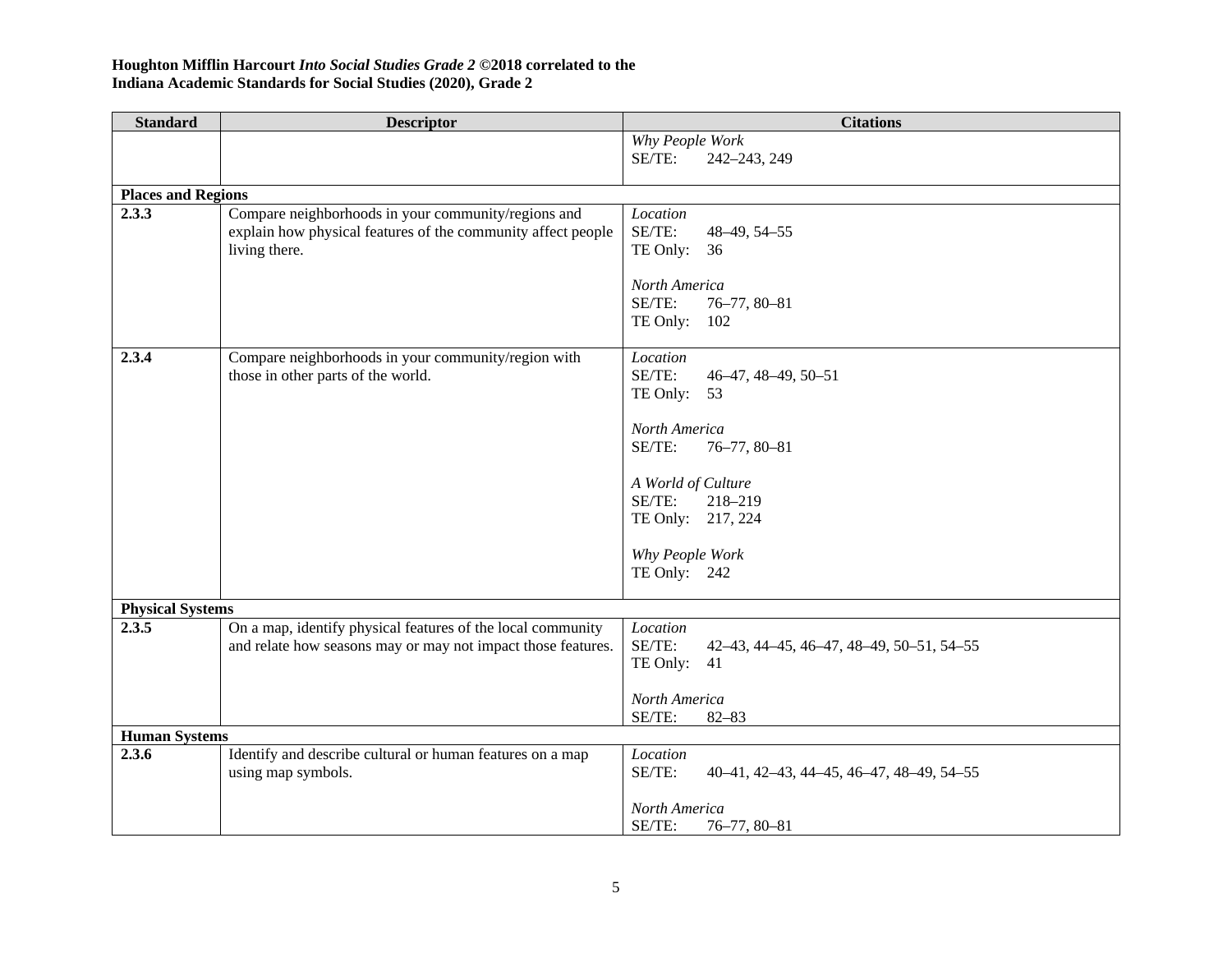| <b>Standard</b>                | <b>Descriptor</b>                                                               | <b>Citations</b>                                                                                                                               |
|--------------------------------|---------------------------------------------------------------------------------|------------------------------------------------------------------------------------------------------------------------------------------------|
| 2.3.7                          | Gather data about the demographics of the school.                               | The following citations may be extended to address this Indiana-specific<br>standard:                                                          |
|                                |                                                                                 | A World of Culture                                                                                                                             |
|                                |                                                                                 | SE/TE:<br>218-219                                                                                                                              |
|                                |                                                                                 |                                                                                                                                                |
| <b>Environment and Society</b> |                                                                                 |                                                                                                                                                |
| 2.3.8                          | Identify ways that recreational opportunities influence human                   | <b>Communities and Resources</b>                                                                                                               |
|                                | activity in the community/region.                                               | SE/TE:<br>94-95                                                                                                                                |
|                                |                                                                                 | TE Only: 92-93                                                                                                                                 |
|                                |                                                                                 |                                                                                                                                                |
|                                |                                                                                 | <b>Family Histories</b><br>SE/TE:<br>125                                                                                                       |
|                                |                                                                                 | TE Only: 140                                                                                                                                   |
|                                |                                                                                 |                                                                                                                                                |
| <b>Economics</b>               |                                                                                 |                                                                                                                                                |
|                                |                                                                                 | Standard 4: Students describe how people in a community use productive resources, create a variety of businesses and industries, specialize in |
|                                | different types of jobs, and depend on each other to supply goods and services. |                                                                                                                                                |
| 2.4.1                          | Define the three types of productive resources (human                           | <b>Communities and Resources</b>                                                                                                               |
|                                | resources, natural resources and capital resources).                            | SE/TE:<br>94-95, 96-97, 98-99, 100-101, 102-103, 106-107, 110-111                                                                              |
|                                |                                                                                 | TE Only: 92, 93, 112                                                                                                                           |
|                                |                                                                                 | Heroes                                                                                                                                         |
|                                |                                                                                 | TE Only: 184                                                                                                                                   |
|                                |                                                                                 |                                                                                                                                                |
|                                |                                                                                 | Why People Work                                                                                                                                |
|                                |                                                                                 | SE/TE:<br>248-249, 250-251                                                                                                                     |
|                                |                                                                                 |                                                                                                                                                |
| 2.4.2                          | Identify productive resources used to produce goods and                         | <b>Communities and Resources</b>                                                                                                               |
|                                | services in the community.                                                      | SE/TE:<br>94-95, 96-97, 98-99, 100-101, 102-103, 106-107, 110-111                                                                              |
|                                |                                                                                 | TE Only: 92, 93, 112                                                                                                                           |
|                                |                                                                                 | Why People Work                                                                                                                                |
|                                |                                                                                 | SE/TE:<br>235, 240-241, 244-245, 250-251                                                                                                       |
|                                |                                                                                 | TE Only: 230, 252                                                                                                                              |
|                                |                                                                                 |                                                                                                                                                |
| 2.4.3                          | Identify community workers who provide goods and services                       | <b>Leaders and Government</b>                                                                                                                  |
|                                | for the rest of the community and explain how their jobs                        | SE/TE:<br>$12-13, 20-21$                                                                                                                       |
|                                | benefit people in the community.                                                |                                                                                                                                                |
|                                |                                                                                 | <b>Communities and Resources</b>                                                                                                               |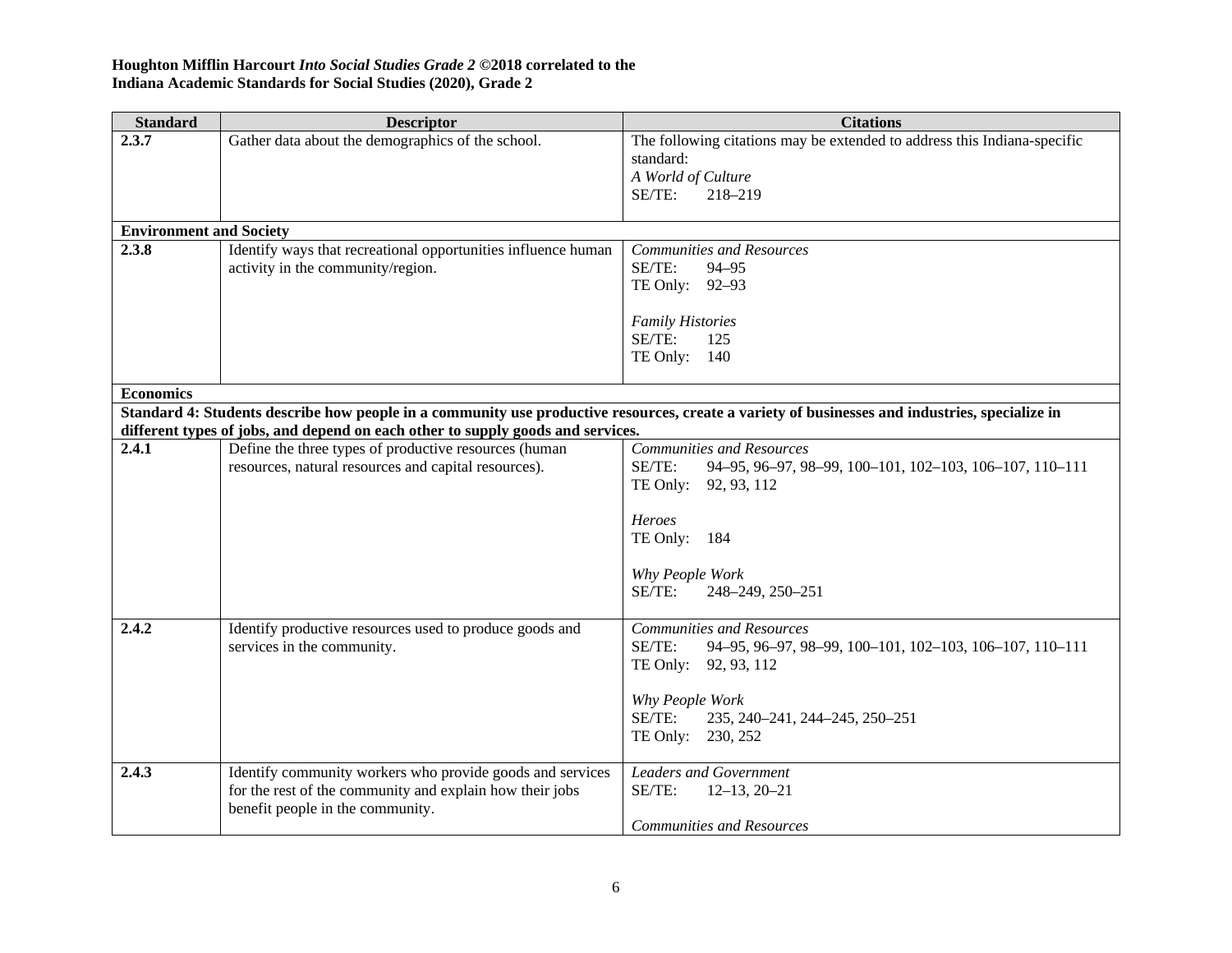| <b>Standard</b> | <b>Descriptor</b>                                                                                                                                                           | <b>Citations</b>                                                                                                                 |
|-----------------|-----------------------------------------------------------------------------------------------------------------------------------------------------------------------------|----------------------------------------------------------------------------------------------------------------------------------|
|                 |                                                                                                                                                                             | 104-105, 108-109, 110-111<br>SE/TE:                                                                                              |
|                 |                                                                                                                                                                             | Heroes<br>SE/TE:<br>184-185, 190-191                                                                                             |
|                 |                                                                                                                                                                             | Why People Work<br>SE/TE:<br>234-235, 236-237, 250-251<br>TE Only: 232, 233                                                      |
|                 |                                                                                                                                                                             | <b>Holiday Activities</b><br>TE Only: H2                                                                                         |
| 2.4.4           | Explain that a price is what people pay when they buy goods<br>or services and what people receive when they sell goods or<br>services.                                     | Why People Work<br>SE/TE:<br>234-235, 236-237, 238-239, 240-241, 248-249<br>TE Only: 229, 232, 233, 251, 252                     |
| 2.4.5           | Research goods and services produced in the local<br>community and describe how people can be both producers<br>and consumers.                                              | Communities and Resources<br>TE Only: 101, 109<br>Why People Work                                                                |
|                 |                                                                                                                                                                             | SE/TE:<br>234-235, 236-237, 244-245, 246-247, 248-249, 250-251<br>TE Only: 229, 230, 232, 233                                    |
| 2.4.6           | Define opportunity cost and explain that because resources<br>are limited in relation to people's wants (scarcity), people<br>must make choices as to how to use resources. | Why People Work<br>SE/TE:<br>234-235, 236-237, 238-239, 241, 244-245, 246-247, 248-249,<br>$250 - 251$<br>TE Only: 232, 233, 252 |
| 2.4.7           | Define specialization and identify specialized jobs in the<br>school and community.                                                                                         | <b>Communities and Resources</b><br>TE Only: 106                                                                                 |
|                 |                                                                                                                                                                             | Why People Work<br>SE/TE:<br>234-235, 236-237, 244-245, 246-247, 248-249, 250-251<br>TE Only: 232, 233                           |
| 2.4.8           | Explain why people trade for goods* and services* and<br>explain how money makes trade easier.                                                                              | Why People Work<br>SE/TE:<br>234-235, 236-237, 238-239, 240-241, 248-249, 250-251<br>TE Only: 232, 233, 251, 252                 |